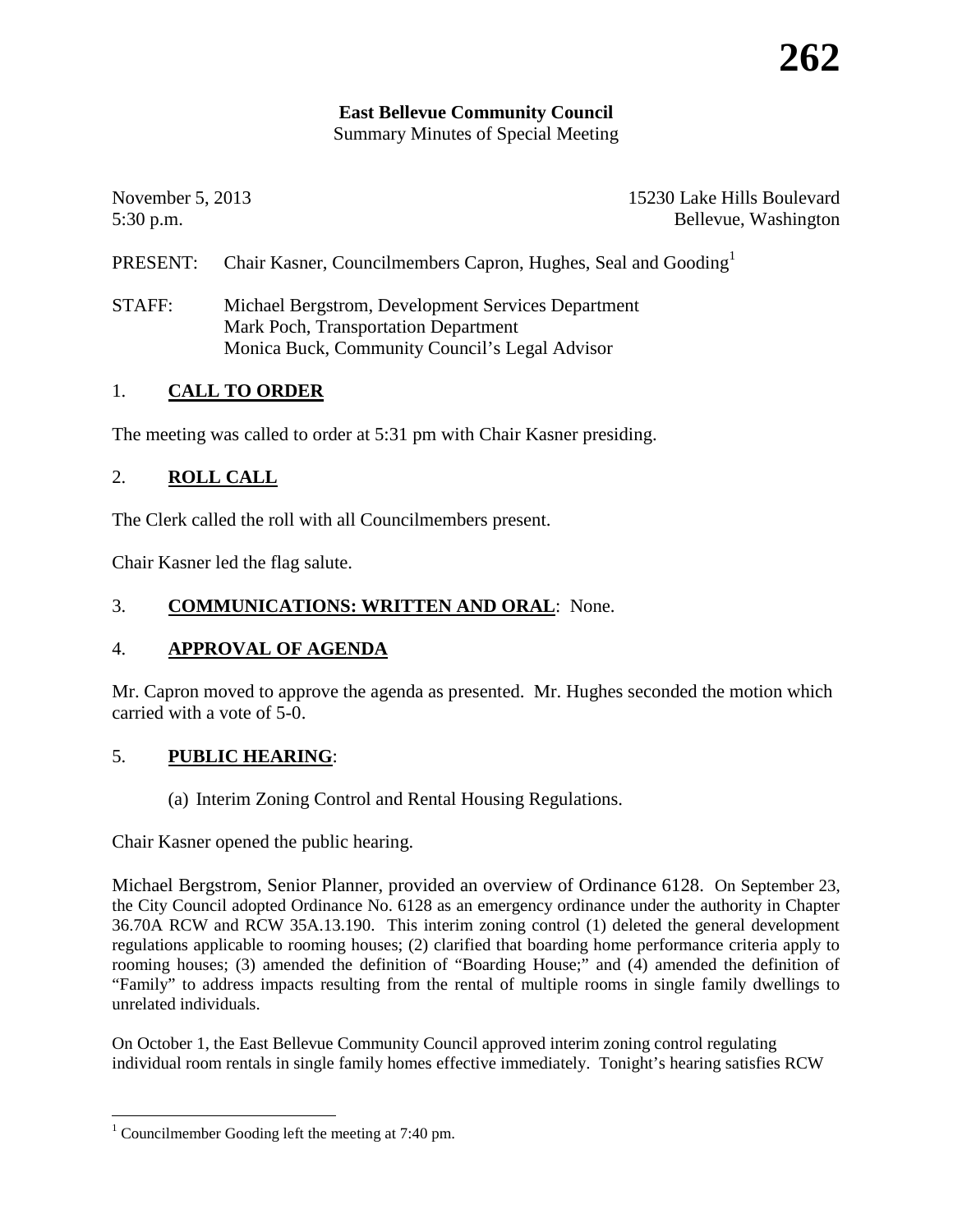36.70A.390 requirement to hold a public hearing within 60 days of that adoption so that the emergency ordinance remains effective for six months.

Mr. Bergstrom reported on the impetus for this action, noting the concerns raised by the Spiritwood neighborhood.

He stated the performance requirements applicable to Boarding Houses were expanded to include "Rooming Houses," and, to consolidate standards applicable to these uses in a single location as a code simplification strategy. The definition title for "Boarding House" was expanded to specifically include "Rooming" which is referenced in the narrative of the current definition. The definition of "Boarding/Rooming House" was also expanded to apply to stays of 30 days or more to eliminate any conflict with the definition "Transient Lodging."

He continued, stating the definition of "Family" was amended to reduce the number of unrelated individuals who were able to live together from six to four in order to bring it into closer alignment with Bellevue's 2.75 person average household size. And, the definition was also amended to better describe what constitutes "related individuals" versus "unrelated individuals," and to apply only to adults (persons 18 years or older). The definition was expanded to describe circumstances where more than four unrelated individuals were allowed to live together as the functional equivalent of a family.

Fred Bailey spoke in favor of affirming Council's October 1 action. He stated in the past four months two large colonial styles homes on his street have been purchased. He has observed numerous contractor vehicles on site and stated his fear that these homes were vulnerable to an emerging business model to convert single family homes to boarding houses. Mr. Bailey opined that rooming/boarding houses are businesses for profit and that it isn't right to let them come into any area of single family development and destroy the neighborhood character and tranquility.

Wai Tsiang spoke in support of Community Council Resolution 534 adopting emergency interim zoning controls to address impacts resulting from the rental of multiple rooms in single-family dwellings to unrelated individuals. She urged that the City staff be directed to work on permanent regulations and to vigorously enforce City Code.

David Patter concurred with previous speakers. He reported two active boarding houses within a block of his house and stated their negative impacts to his neighborhood. He noted that this type of use is symptomatic of a lack of affordable housing in the area.

Betsy Hummer stated the boarding house issue goes beyond the Spiritwood neighborhood. She noted a duplex on the other side of Robinswood Park that may also be engaged in this type of use.

Nan Fricke urged a long term solution and permanent regulations. She stated she is supportive of Bellevue College and student housing on campus. She asked that the City support the college in this endeavor.

Steve Fricke stated the Code defines boarding houses as owner occupied to rent two rooms in a single family residence. Policy is already in place. To extend that model to more than two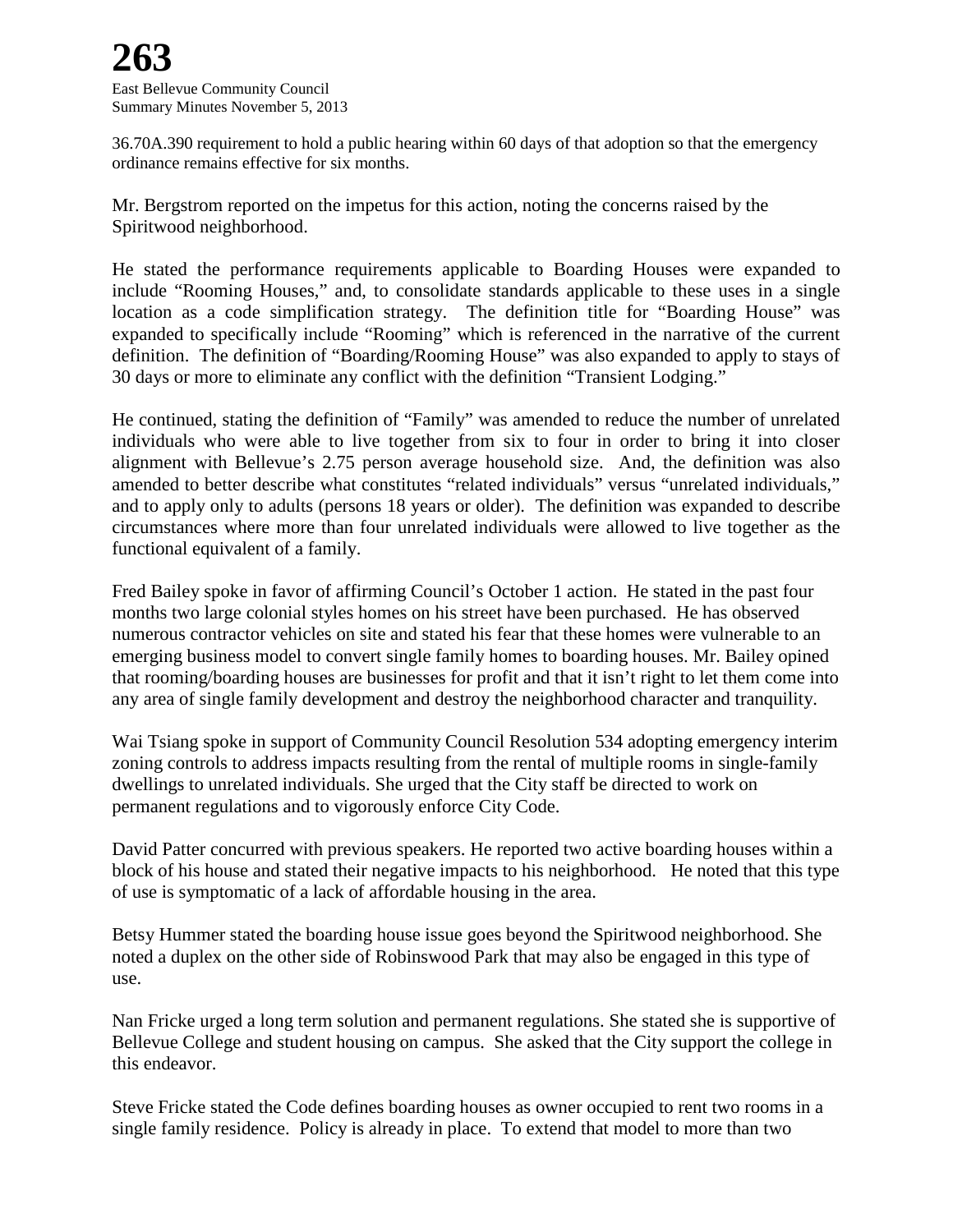rooms actually bastardizes the whole policy behind the Code. He urged support of Community Council Resolution 534 adopting City Council's interim zoning regulations as a short term fix. He suggested looking at Redmond's or Auburn's models as a more permanent solution. He noted the impact of Bellevue College's policy change from a two year to four year learning institution. He stated his support for a citizen advisory committee to help formulate a permanent solution and provide valid input.

Stephanie Walter stated her support for emergency Ordinance 6128. She opined that the current rental practice of these boarding houses for profit is exploitative.

Mr. Kasner pointed out that Bellevue College is a state institution and, as such, is independent of the City or Community Council jurisdictional authority. It is his hope that collectively, conversations with the College will allow both the College and community a satisfactory solution.

Barbara Benson stated her negative experience with the boarding houses in her neighborhood. She supports affirmation of Community Council Resolution 534 approving Ordinance 6128 adopting interim zoning control and rental housing regulations.

Irene Fernandes reiterated the need for enforcement of City Code. Anecdotally, two individuals called Code Enforcement complaining of too many people renting a house and both complainants were told that there was insufficient staffing to enforce the emergency regulations.

Don Boettiger reinforced previous speaker's comments, stating Code Enforcement is understaffed and overwhelmed with complaints. They prioritize safety/health first and many times they provide violators multiple opportunities to correct violations.

Glenn Extor stated that code enforcement is unclear. He stated many of these boarding house situations would not happen if owner occupancy was enforced and the recording of rental agreements was required.

Bob Fisher concurred with concerns voiced tonight, noting enforcement is key.

Jane Nogle stated her concerns related to safety and lack of vehicle parking on rental properties. She opined that the transient atmosphere is not healthy for neighborhoods.

Stephanie Walter stated the paradigm of neighbor reporting on neighbor is not neighborly. The onus should be on the City.

Chair Kasner explained that the City's model of enforcement is complaint based. He stated the ramifications of changing that model, noting both intended and unintended consequences.

Gerald Costigan asked what the City was going to do to help? Mr. Bergstrom responded that City Council has asked staff to work with the Planning Commission and public on permanent regulations addressing rental housing. Enforcement will be part of that discussion.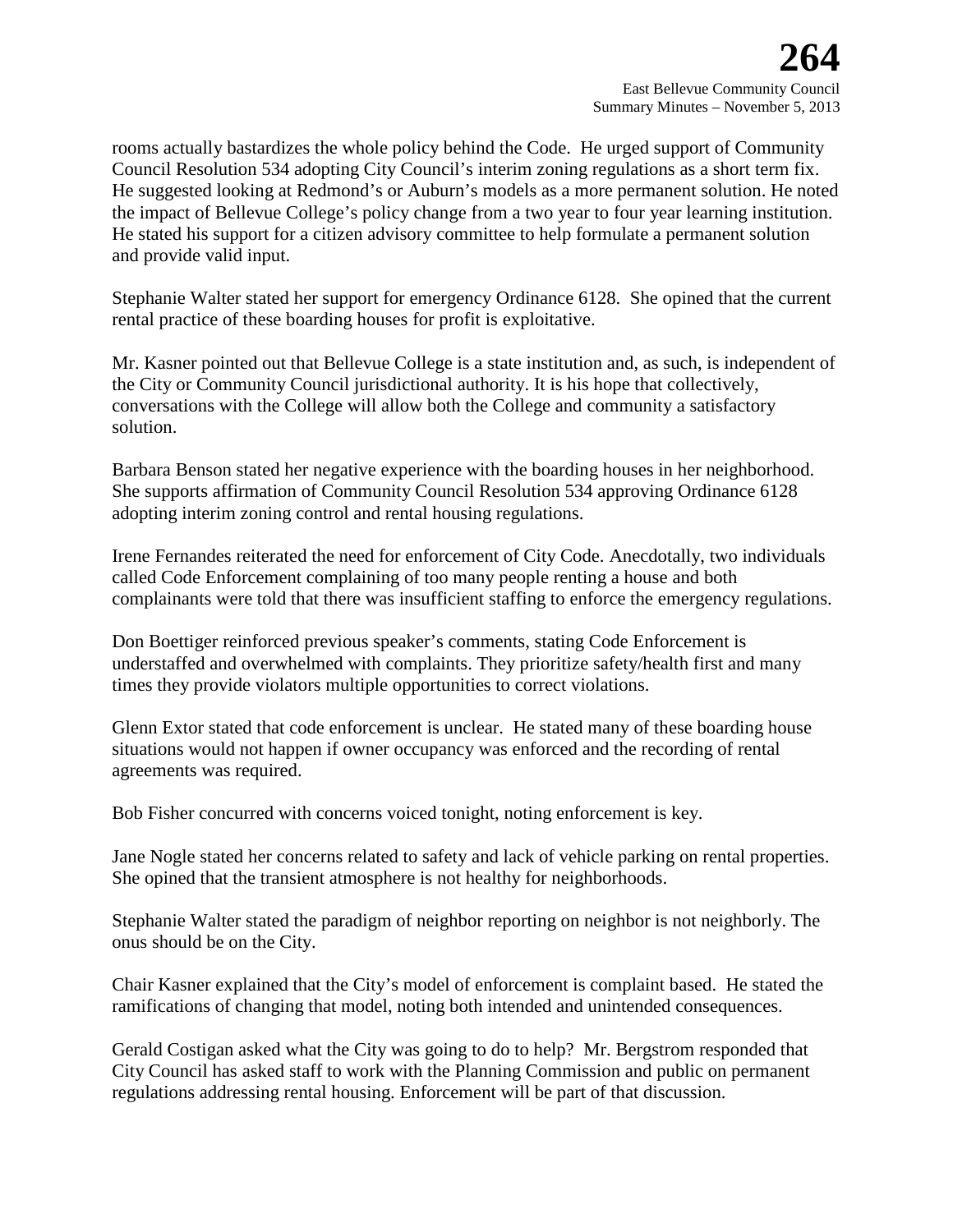Chair Kasner, hearing no other public testimony, closed the public hearing.

Councilmember Seal stated that identifying people who are participating in these rental rooms would help discourage any possibility of illicit activities. He liked aspects of the Auburn model.

Councilmember Capron asked that staff look at addressing off street parking in the ordinance. Numerous vehicles parked on the street could be used as an indicator of a violation of the 4 unrelated person's provision and provide Enforcement with an opening to investigate.

Councilmember Hughes stated the boarding house issues experienced in Spiritwood is only the tip of the iceberg. An investment in single family homes for conversion into boarding type housing is happening across the nation.

Chair Kasner stated he is gratified with the neighborhood involvement on this issue. He stated he is a big believer in citizen advisory groups that are constituted with the sole focus of finding something that works.

Mr. Seal moved to affirm Community Council's Resolution 534 adopting Ordinance 6128 creating an emergency interim zoning controls and rental housing regulations. Mr. Gooding seconded the motion, which carried 5-0.

(b) Collective Gardens/Medical Marijuana Regulations

Chair Kasner opened the public hearing.

Mr. Bergstrom provided the staff overview. He reviewed some minor changes from the version that the Community Council previewed in July during their courtesy hearing. The one substantive change was the disallowing of medical cannabis collective gardens in the Medical Institution District because of concerns related to competition for the limited properties in that district.

He next explained the Federal Department of Justice response to Washington State's Medical Cannabis Initiative. The DOJ noted that the state's medical marijuana provisions need some serious attention as it is largely unregulated by the state. The City expects the state to come out with new regulations in 2014 which will likely lead to changes to the City's collective gardens and medical marijuana ordinance.

Mr. Bergstrom noted that there are only three zoning districts in which collective gardens and dispensaries can occur (General Commercial, Bel-Red General Commercial and Light Industrial), none of which are located in the East Bellevue Community Council area.

Chair Kasner, hearing no public testimony, closed the public hearing.

Mr. Hughes stated that the restrictive nature of this ordinance makes it unlikely that any collective garden or dispensary will locate in Bellevue.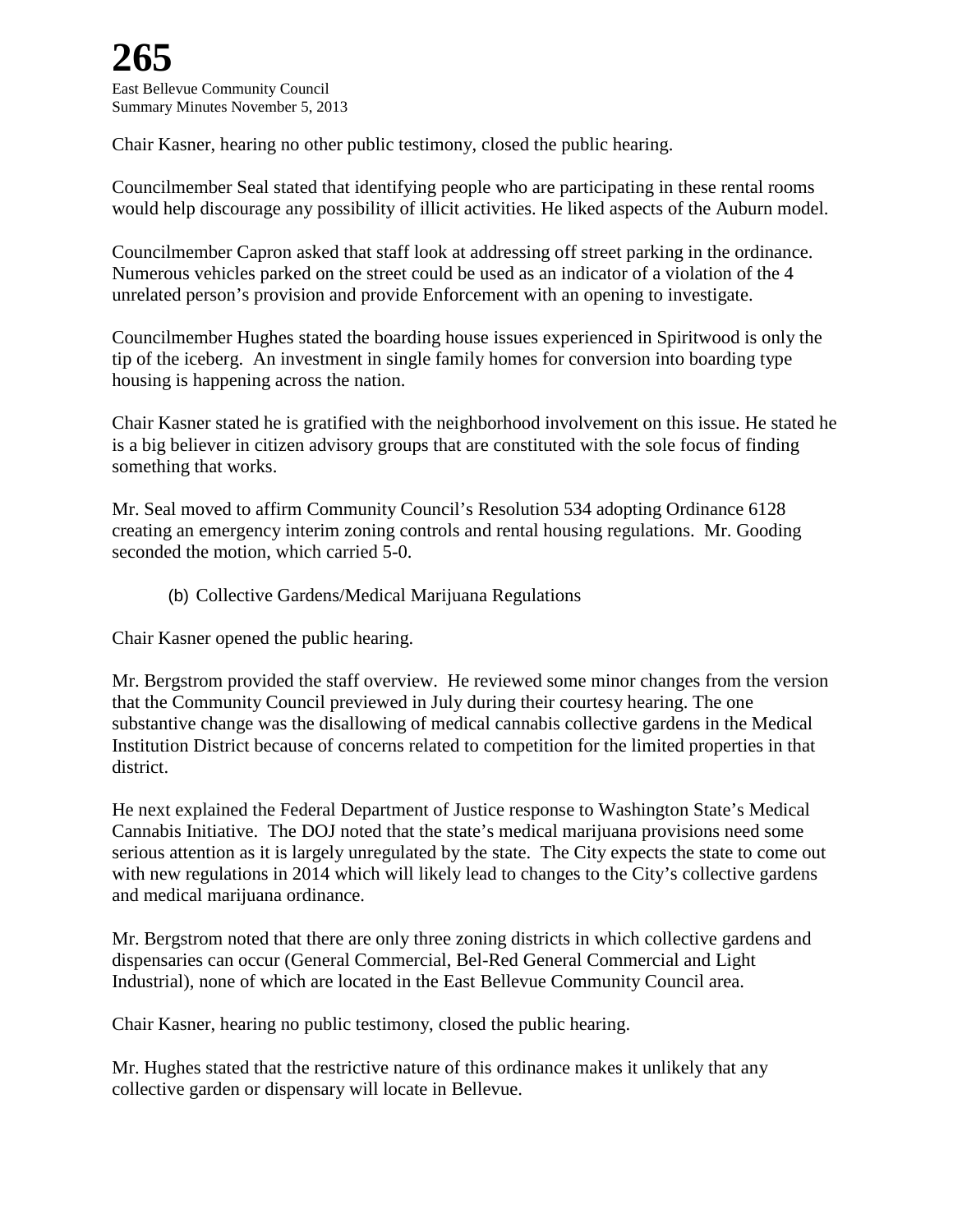Mr. Capron agrees regarding the restrictive nature of the ordinance.

Mr. Seal stated these collective gardens require something like a warehouse that is enclosed fully. He stated the reason he believed action is required is to assure this ordinance applies to the Community Council area as well as the rest of the City. He stated some of the provisions in the ordinance are simply for safety and security of the facility itself.

Chair Kasner stated he will support Ordinance 6132B-1 as written.

Councilmember Capron moved to approve Resolution 535 adopting Ordinance 6132B-1 amending the Bellevue Land Use Code to allow for permitting and review of medical cannabis collective gardens. Councilmember Hughes seconded the motion which carried 5-0.

(c) Interim Regulations for Recreational Cannabis

Chair Kasner opened the public hearing.

Mr. Bergstrom again provided the staff overview of interim zoning controls regarding recreational marijuana producers, processors and retailers to be in effect six months to allow time for the City to draft, consider and hold public hearings on this matter.

The Department of Justice released updated guidance regarding marijuana enforcement in response to the state's Initiative 502 which legalizes the possession of small amounts of recreational marijuana along with the production, processing, and sale of marijuana.

In response to Mr. Kasner, Mr. Bergstrom stated, that although there are allowable districts within the Community Council area, there are no physical lands available. He explained that it is the combination of zoning and required distance that prevents this type of business locating in the Community Council area.

Chair Kasner, seeing no one wishing to provide public testimony, closed the public hearing.

Councilmember Seal stated the reason for his support of Ordinance 6133B-1.

Councilmember Capron stated he will support the ordinance.

Councilmember Hughes stated his support but questioned what other cities are doing.

Mr. Bergstrom stated he knows other cities are handling this issue differently but is not versed enough to elaborate.

Mr. Hughes questioned any unintended consequences.

Chair Kasner reminded that 59% of Bellevue voters were in favor of Initiative 502.

Councilmember Hughes moved to approve Resolution 536 adopting Ordinance 6133B-1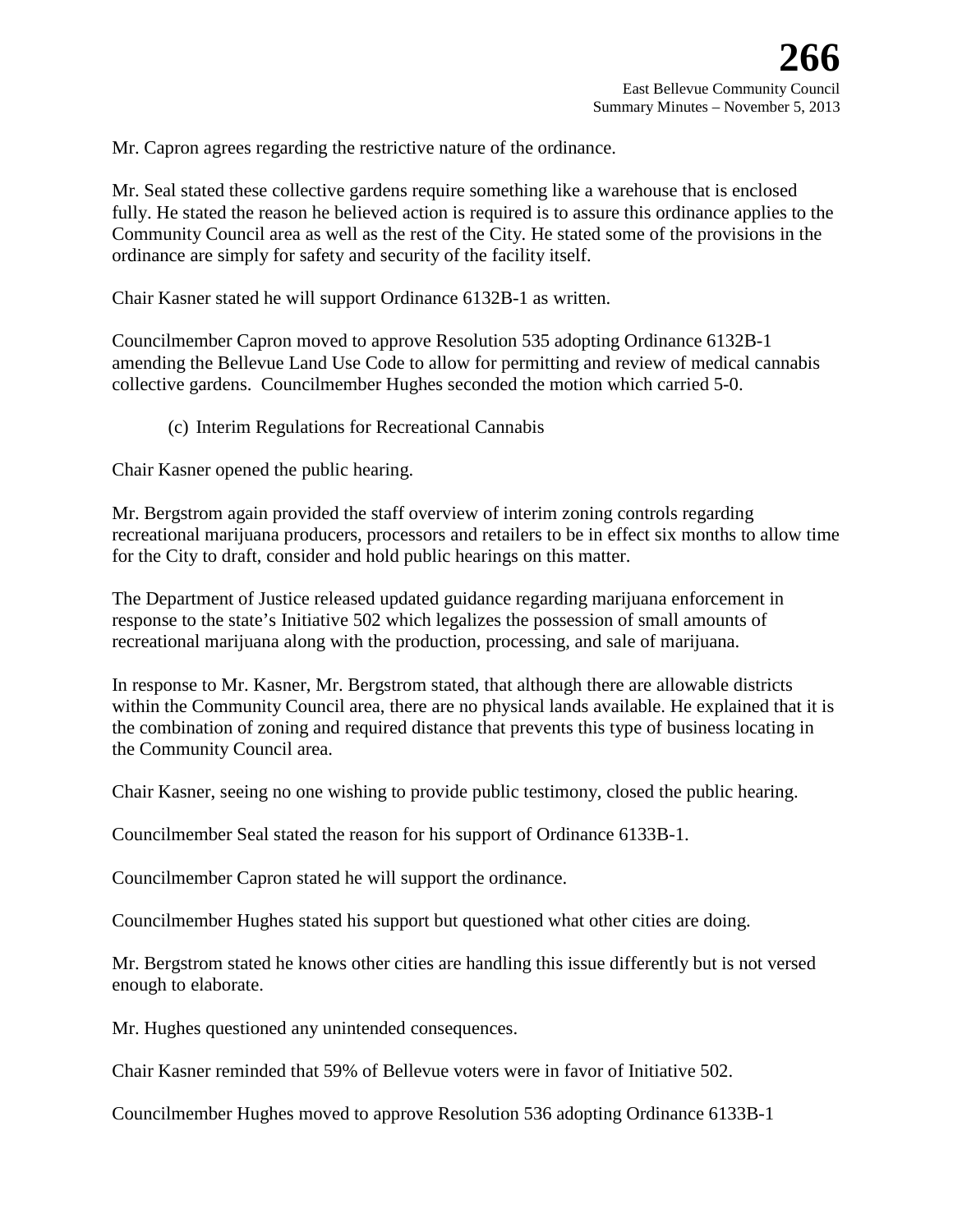East Bellevue Community Council Summary Minutes November 5, 2013

concerning interim zoning controls regarding recreational marijuana producers, processors and retailers for a period of six months. Councilmember Seal seconded the motion which carried 5-0.

#### 6. **RESOLUTIONS**:

(a) Resolution 533 adopting City Council Ordinance 6127, approving the rezone application of Kelsey Creek Center, LLC

Resolution 533 was discussed and adopted following Item 5b.

(b) Resolution 534 approving City Council Ordinance 6128 adopting emergency interim regulations related to rental housing

Resolution 534 was discussed and adopted following Item 5c.

#### 7. **REPORTS OF CITY COUNCIL, BOARDS, AND COMMISSIONS** None.

#### 8. **DEPARTMENT REPORTS**:

### (a)  $148<sup>th</sup>$  Traffic Congestion Update

Mark Poch, Traffic Engineer Manager, introduced Jeremy Chin, new with the Bellevue Transportation Department. He stated their purpose tonight is to listen to residents' concerns to help define the traffic difficulties they are facing on a daily basis.

In response to Chair Kasner, Mr. Poch provided his credentials and length of service with the City of Bellevue. He reviewed his work with intelligent transportation systems, communications, fiber optics, and traffic cameras.

He provided information on the following projects:

- Scope and status of the  $148<sup>th</sup>$  Avenue and Main Street traffic signal maintenance project;
- Scope and status of the  $152<sup>nd</sup>$  Place SE/154<sup>th</sup> Avenue SE traffic improvement project;
- Status of the SCATS Phase 4 traffic adaptive signal project which includes  $140<sup>th</sup>$  Avenue/  $145<sup>th</sup>$  Place; and,
- Change in traffic volumes on  $148<sup>th</sup>$  Avenue since the reopening of southbound traffic on West Lake Sammamish Parkway.

In response to Chair Kasner, Mr. Poch explained that about four years ago the City formed a new capital project that dealt with those in-between projects that were too big for the everyday operating budget but too small for major capital projects. He stated that the City designed and went to bid on the rebuilding of the  $148<sup>th</sup>$  and Main Street traffic signal. Unfortunately, the bids came in higher than expected, so the project did not move forward. Many of the signals along  $148<sup>th</sup>$  starting at SE  $24<sup>th</sup>$ ,  $22<sup>nd</sup>$ ,  $16<sup>th</sup>$  and Lake Hills Blvd have been rebuilt and rewired. The signal at  $148<sup>th</sup>$  and Main was postponed and will probably be packaged with the signal improvement at NE 8<sup>th</sup> and scheduled one year to one and half years out.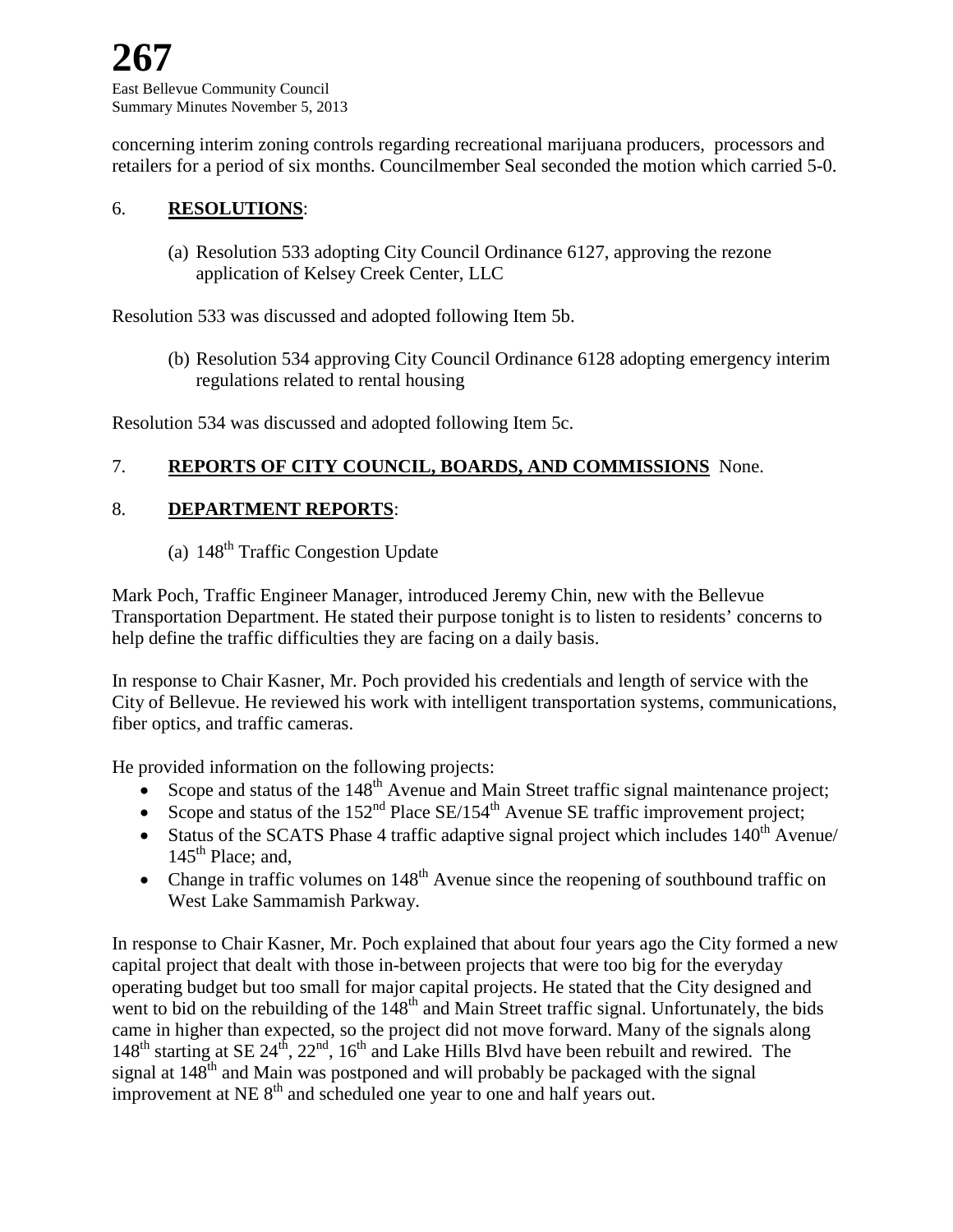In response to Ms. Hummer, Mr. Poch explained how to contact the City with traffic concerns.

He continued review of current projects.

Chair Kasner noted concerns with the wording of the notice for SE  $16<sup>th</sup>$  Street that stated  $148<sup>th</sup>$ Avenue  $SE - 156<sup>th</sup>$  Avenue SE walkway/bikeway project early design plans will be completed before Puget Sound Energy installs new electricity transmission system poles along that same area of  $SE 16<sup>th</sup>$  Street. Reference to the PSE project is premature as it is currently undergoing review and has not been approved to date.

Mr. Poch next touched on the traffic adaptive signal system upgrade project. Three phases of this project have been completed with five phases in total. The fourth phase is pending federal grant dollars availability, anticipated in 2014.

He next discussed changes in traffic volumes on 148<sup>th</sup> Avenue since the reopening of southbound traffic on West Lake Sammamish Parkway.

Chair Kasner asked for advanced traffic alerts when potential congestion due to active projects is known. He further stated that those projects should be scheduled for off peak times.

Mr. Hughes questioned how communications regarding construction are distributed to the public. Mr. Poch responded that all construction requires permitting along with appropriate noticing. Some of the more major works are sent out in the form of press releases or notices are sent out via email to those subscribed to the Transportation Department's Listserve. Mr. Poch agreed that some utilities projects that can be very disruptive.

Chair Kasner asked if the major arterials utilize traffic cam to provide current information. Mr. Poch state the City has its own real time traffic map available via the City's website.

Gerald Costigan stated his concern about exiting Imperial East via one of the only two egress points.

Mr. Poch responded to Mr. Costigan's concerns regarding exiting from 145<sup>th</sup> Place or NE 5<sup>th</sup>. Exiting from NE  $5<sup>th</sup>$  allows only southbound turns requiring a U-turn to go back to the right. He stated he has no easy answers but appreciates gathering information about what the residents of Imperial East are experiencing.

Mr. Costigan stated traffic runs east/west and traffic in both directions impedes ingress/egress to their neighborhood.

Mark Fickel, also an Imperial East resident, stated many times he has tried to leave Imperial East and move towards  $148<sup>th</sup>$  (eastward). Traffic is regularly backed up a long ways. A lot of cars are trying to come westbound and turn into the housing area across from the Mormon Church. He noted there is a lot more traffic due to the Islamic Faith Center. And, a third contributing factor is the Chevron Station.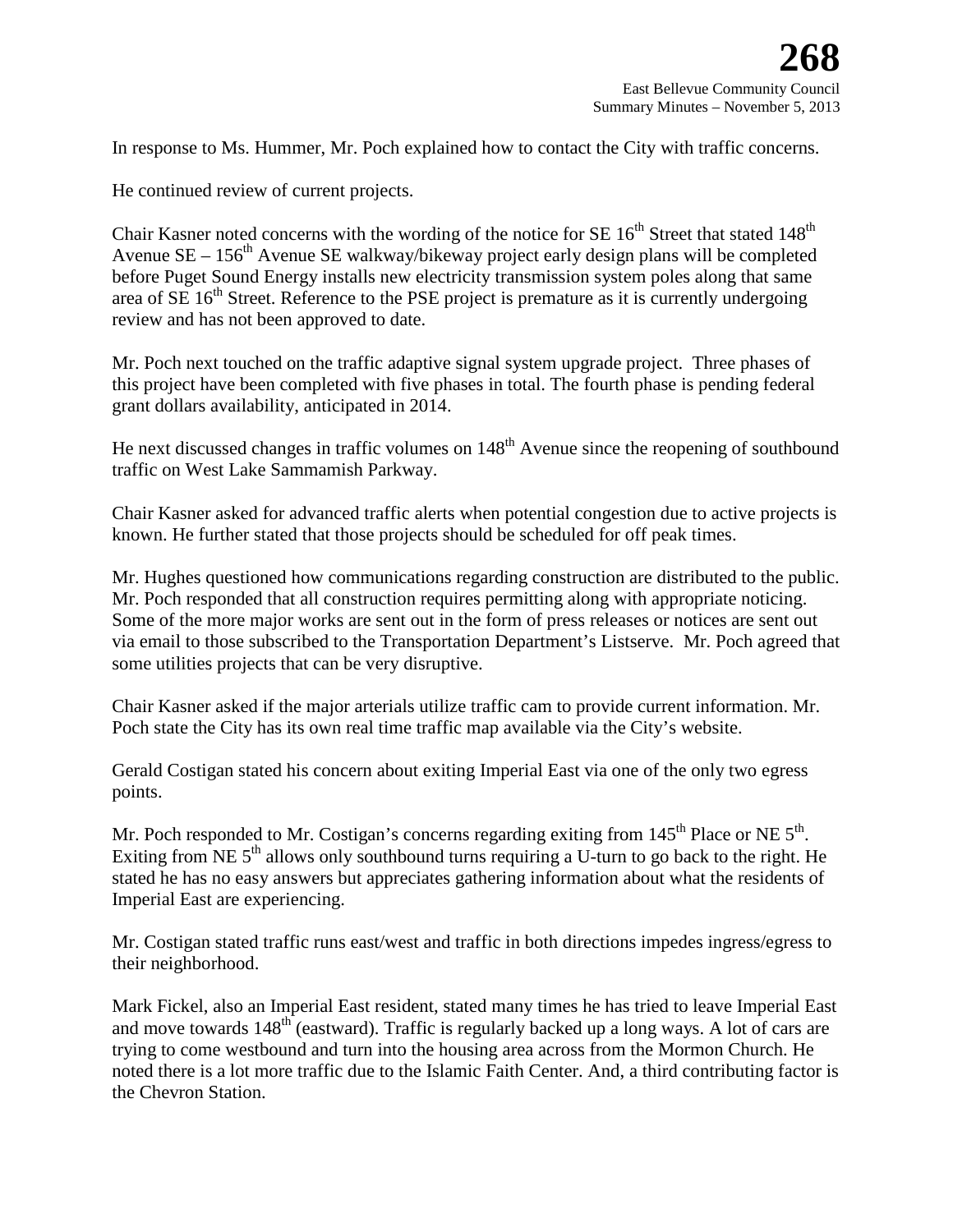# **269**

East Bellevue Community Council Summary Minutes November 5, 2013

Rod Hall, Imperial East resident, stated he parked and watched what happens by both gas stations. He asked himself what has changed to make traffic so bad. He enumerated the changes that have exacerbated traffic, including the addition of a bus stop and pedestrian traffic from the Kelsey Creek Shopping Center.

Councilmember Capron stated pedestrian traffic includes Hope Link employees who park at the Mormon Church.

Mr. Hall asked if the revenue from the red light camera violations could be used to help pay for traffic light improvements at 148<sup>th</sup> and Main.

Mr. Poch responded that red light camera enforcement is managed by the Police Department.

Mr. Fickel stated the change in available exits from Kelsey Creek Center has caused backups, not only inside the parking lot but also leaving the Center in either direction. He next noted that the Islamic Faith Center uses the Mormon Church parking lot on Fridays which hinders residents' ability to exit Imperial East as the flag men give preferential access to church goers.

Wendy Wood, Imperial East, noted a serious jay-walking problem that goes across to the mosque from the housing development across the street.

Mr. Boettiger reported on this evening's backup on  $148<sup>th</sup>$ , suggesting the red light camera inhibits drivers from traveling through a yellow light for a smother traffic flow. He noted that the pedestrian crossing signal allows 15 seconds to cross two lanes.

Philip Petra questioned the purpose of the road meters in Imperial East? Mr. Poch responded that at this time he knows of no meters in that location, but, possibly, they are part of the Odle Middle School proposed project. He will try to find out why those traffic meters were in place.

Cindy Serr, referencing the Walmart parking lot, stated that she sees a lot of traffic infractions.

Dale Fox stated he has also seen quite a bit of traffic coming out behind the Walmart at Kelsey Creek Center. Mr. Poch stated he believed that traffic is entering the Center via that driveway to access  $148<sup>th</sup>$  but is not exiting the Center at that location.

Pete Smith reported on higher traffic speeds that could be due to cut-through traffic from southbound  $148<sup>th</sup>$ . He stated he would like to see as part of the baseline, the speed data and counts collected by the School District.

Chair Kasner reported on a conversation with a constituent whose driveway is adjacent to  $148<sup>th</sup>$ . She stated that stopped vehicles block her driveway and her calls to City staff have gone unanswered. Mr. Poch responded that courtesy dictates that drivers on the roadway allow a gap so residents can exit their driveways. He acknowledged the difficulty of backing out onto the roadway.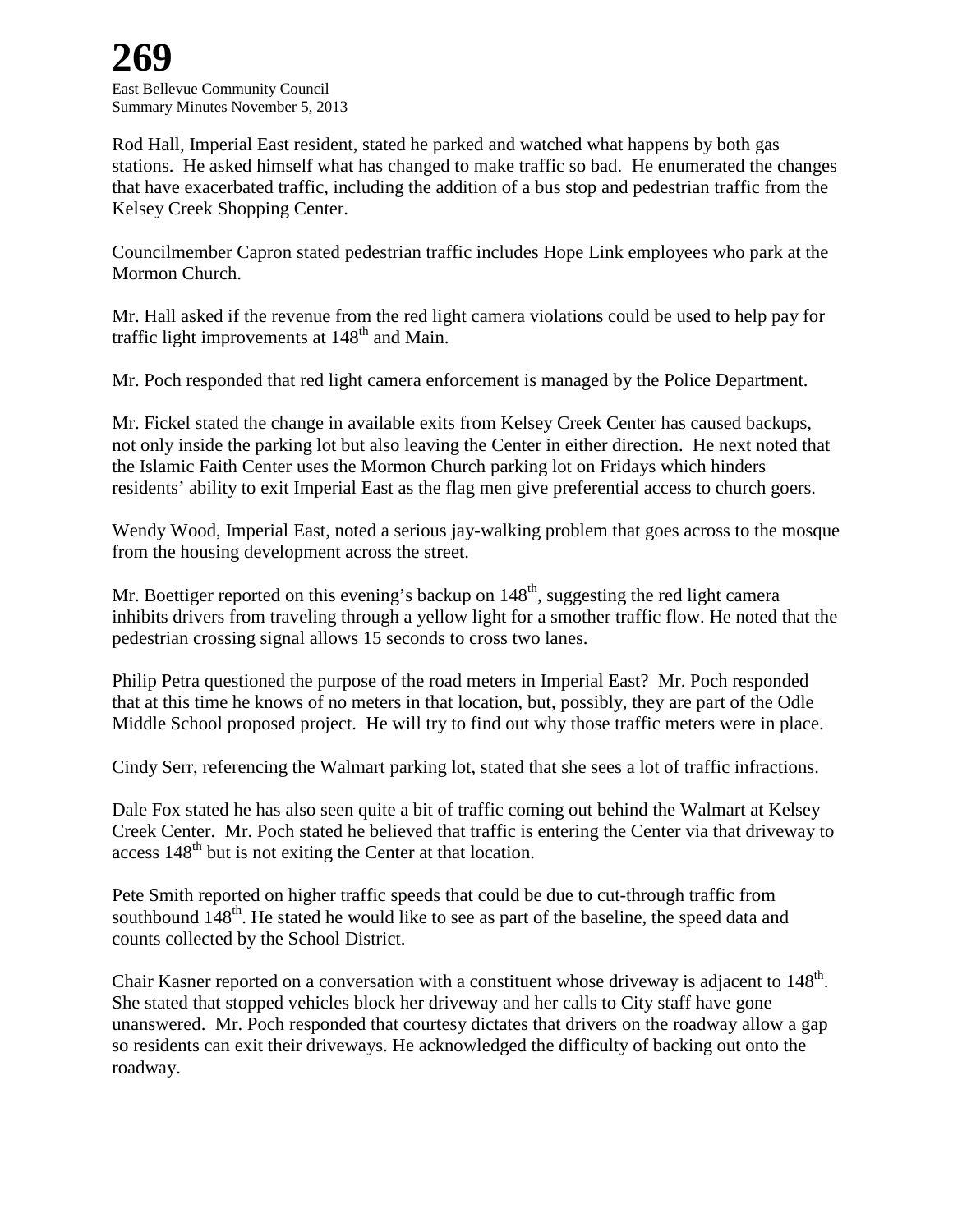Ms. Wood questioned new sidewalks at  $SE 16<sup>th</sup>$  and if the City is anticipating more traffic? Mr. Poch responded that it is a collector arterial street that does not have enough pedestrian/bicycle facilities and is part of an upgrade to the City's bicycle system route map. City Council has been trying to allocate funds under the Capital Program to address pedestrian/bicycle issues.

Mr. Boettiger stated that LA Fitness at the Kelsey Creek Center needs a crosswalk for pedestrians crossing from the apartment complex. He stated it is a safety issue.

Councilmember Gooding left the meeting at 7:40 pm.

Ms. Serr asked for a sidewalk on the east side of  $156<sup>th</sup>$  because down by the greenbelt there is walking path that stops.

Chair Kasner encouraged the Imperial East residents to form an association to further protect their neighborhood.

Mr. Capron spoke regarding 148<sup>th</sup> and asked how the tolling on SR-520 impacts traffic on that roadway. In response, Mr. Poch stated the City has done some before and after counts and found some traffic increases on  $148<sup>th</sup>$ . The historical traffic trend on  $148<sup>th</sup>$  indicates a return to the traffic levels of 2003 and 2004.

Laurie Delio asked if the bus stop on Main running east can be moved. Mr. Poch stated that the bus stops are maintained by Metro. When locating a stop in Bellevue, Metro provides the City with a courtesy look at their plans. He stated his understanding that the eastbound stop is on the west side of 148<sup>th</sup>. Generally, the City likes the stops to be on the far side. He will look into why it is at its current placement.

Betsy Hummer noted the hazard of the unlit crosswalk along  $140<sup>th</sup>$  by Sammamish High School.

#### 9. **COMMITTEE REPORTS**:

(a) Community Council Business and New Initiatives

Councilmember Seal reported on his attendance at the Eastside Transportation Alliance.

Councilmember Kasner brought forward the idea of the Community Council establishing their own ethics code similar to the one adopted by the City Council in May of this year.

#### 10. **UNFINISHED BUSINESS** None.

- 11. **NEW BUSINESS**: None.
- 12. **CONTINUED COMMUNICATIONS**: None.
- 13. **EXECUTIVE SESSION**: None.